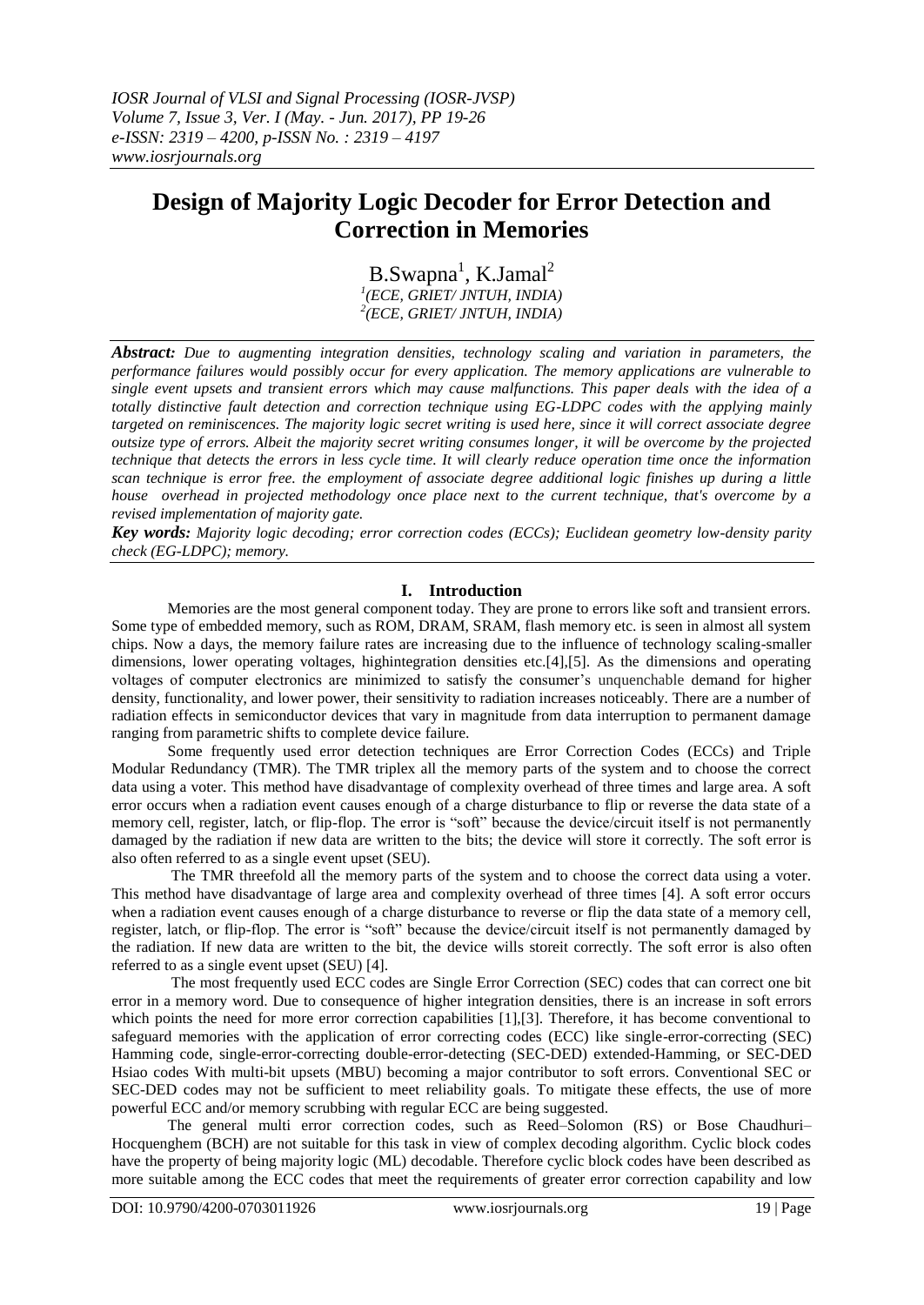decoding complexity. Euclidean geometry low-density parity check (EG-LDPC) codes, a subcategory of the low-density parity check (LDPC) codes, which belongs to the family of the ML decodable codes, is focused here. The benefits of ML decoding are that it is very simple to construct and easy to implement thus it is very practical and has low complexity.

The objective of the method is to use the first three iterations of majority logic decoding to detect if the word being decoded contains errors. If there are no errors, without completing the remaining iterations, immediately decoding can bestopped therefore greatly reducing the decoding time. For a code with block length n, majority logic decoding using serial implementation requires equal number of iterations, means decoding time is directly proportional to code size, so as the code size grows, so does the decoding time.

In the proposed method we are using initial three iterations to detect errors thereby achieving a large speed increase for codeword if it is error free. For DS-LDPC codes, all error combinations of up to five errors can be detected only in the first three iterations. Additionally, errors affecting more than five bits were detected with a probability close to one. The probability of undetected errors was also found to decrease as the code word length increased. For a million error patterns only a few errors or sometimes none were undetected. This may be acceptable for most of the applications. Another advantage of this method is that it requires a little additional circuitry as the decoding circuitry is also used for error detection.

#### **II. Majority Logic Decoding (Mld) Solutions**

Majority logic decoder is mainly based on number of parity check equations which are orthogonal to each other so that for each iteration, each codeword bit participates in only one parity check equation, except the very first bit which contributes to all equations. With this reason, the majority result of these parity check equations decide the correctness of the current bit under decoding [6]. MLD was first mentioned in for the Reed–Müller codes. Then, it was extended and derived for all types of systematic linear block codes that can be totally orthogonalized on each codeword bit.

A generic schematic of a memory for the usage of an ML decoder is shown below. Initially, the data words are encoded and then stored in the memory [2]. When the memory is read, the codeword is then passed through the ML decoder before sent to the output for further processing. In this decoding process, the codeword is corrected from all bit-flips that it might have suffered while being stored in the memory. There are two ways for implementing this type of decoder. The first one is known as Type-I ML decoder, which determines, upon XOR combinations of the syndrome, [9] which bits need to be corrected. The second one is the Type-II ML decoder that calculates directly out of the codeword bits [6]. These two types are quite similar, when implementation is considered the second type uses less area, since it does not have a syndrome calculation as an intermediate step. For this reason the paper focused on this Type-II implementation.

#### **2.1 Existent Plain ML Decoder**

The existent plain majority logic decoder have the method of working in which from the received codeword itself the correct values of each bit under decoding can directly found out.



**Fig 1.** Serial one-step majority logic corrector for (15, 7, 5) EG-LDPC code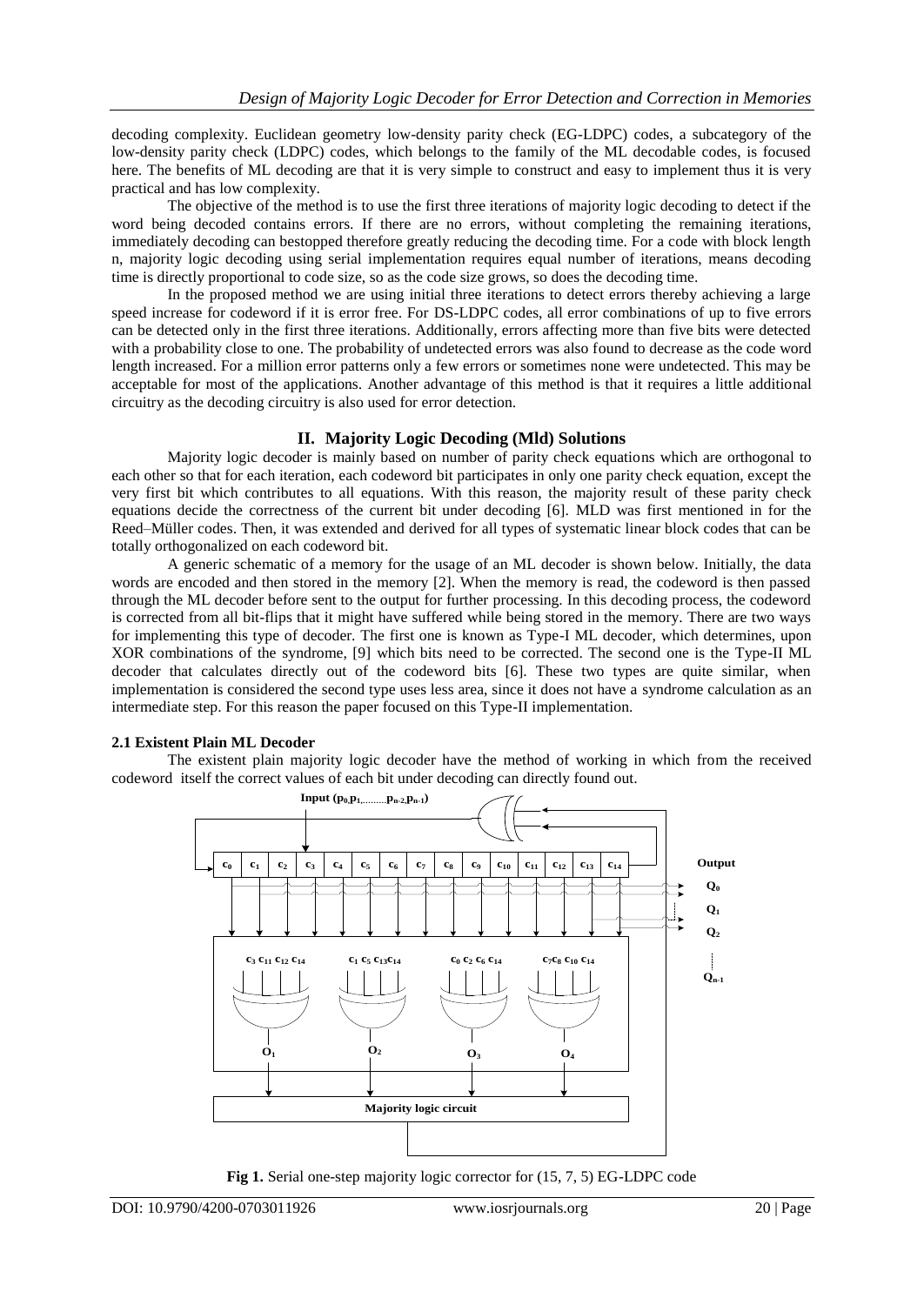This method mainly consists of two steps.

- 1) Generating a specific set of linear sums of the received vector bits using the XOR matrix.
- 2) Finding the majority value of the computed linear sums.

It is the majority logic output which determines the correctness of the bit under decoding. If the majority output is '1', then the bit is inverted, otherwise would be kept unchanged. As described before, the ML decoder is simple and powerful decoder, which has the capability of correcting multiple random bit-flips depending on the number of parity check equations. It consists of four parts:

- 1) Cyclic shift register;
- 2) XOR matrix;
- 3) Majority gate; and

4) XOR for correcting the codeword bit under decoding.

The circuit implementing a serial one-step majority logic decoder [6],[12] for (15, 7, 5) EG-LDPC code is shown in Fig. 1.

The cyclic shift register is primarily stored with the input signal p, and shifted through all the taps or bits. The results {Oj} of the check sum equations through the XOR matrix is calculated from the intermediate values in each tap. In the  $N<sup>th</sup>$  iteration, the result would reach the final tap, producing the output signal, which is the decoded version of input [2]. This is the situation of error free case. The input p might correspond to wrong data corrupted by a soft error. The decoder is designed to handle this situation as follows.

Using the parity check sum equations hardwired in the XOR matrix the decoding starts at the very next moment after the codeword p are loaded into the cyclic shift register. The linear sum outputs {Oj} is then forwarded to the majority logic circuit which determines the correctness of the bit under decoding. If the majority of the Oj bits are "1" that is greater than the majority number of zeros then the current bit is erroneous and should be corrected, otherwise it is kept unchanged.



**Fig 2**. Flow diagram of the ML algorithm

The process is repeated and values of shift registers are rotated up to the whole N bits of the codeword are processed. When the entire parity check sum outputs are zero the codeword is correctly decoded. Further details on how this algorithm works can be found in [6], [12].

Flow diagram of the ML algorithm is shown in Fig 2. The Algorithm needs as many cycles as the number of bits in the input signal, which is number of taps, N, in the decoder and also needs same decoding time for both error and error free code words.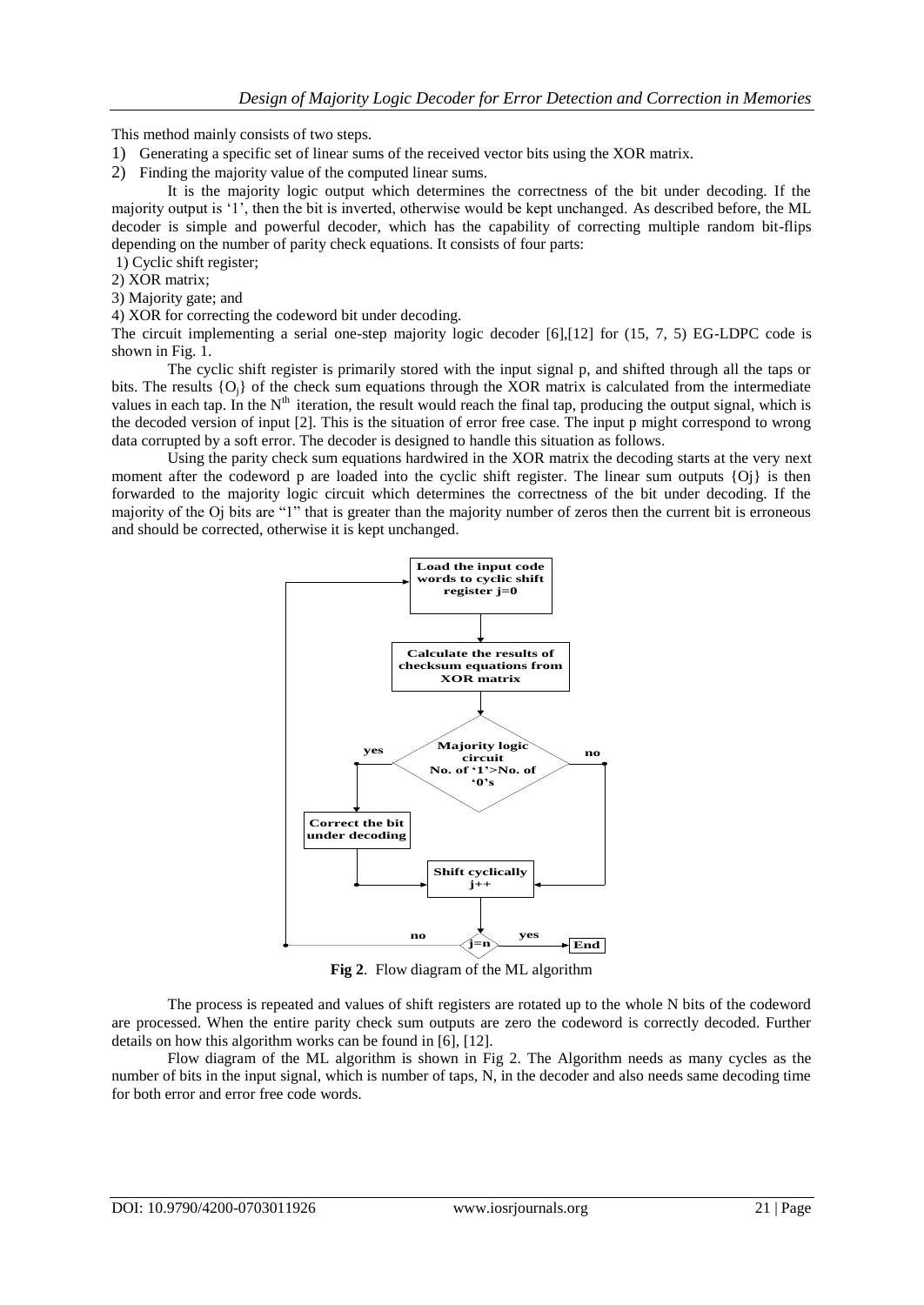## **III. Ml Detector/Decoder**

One step MLD can be implemented serially using the scheme in which corresponds to the decoder for the EG-LDPC code with N=15. First the data block is loaded into the registers. Then the check equations are resolved and if a majority of them has a value of one, the last bit is inverted. Then all bits are cyclically shifted. This set ofoperations constitutes one clock cycle or iteration. After N iterations, the bits are in the same position in which they were loaded. In the process, each bit may be corrected in one clock cycle.



**Fig 3.** Schematic of a memory system with MLDD

As can be seen, the decoding circuitry is simple, but it requires a long decoding time if N is large. Figure 3 Shows The Memory System Schematic Of Proposed MLDD.

#### **3.1 Design Structure of encoder**

The systematic generator matrix to generate (15, 7, 5) EGLDPC code is shown in Fig 4[6].

|     |                |          |             |                 | $I_{7x7}$ Matrix |            |              |          |                   | P Matrix        |       |                |       |              |                |  |  |  |
|-----|----------------|----------|-------------|-----------------|------------------|------------|--------------|----------|-------------------|-----------------|-------|----------------|-------|--------------|----------------|--|--|--|
|     |                |          |             |                 |                  |            |              |          |                   |                 |       |                |       |              |                |  |  |  |
|     | i <sub>6</sub> | 0        | $\bf{0}$    | $\bf{0}$        | $\bf{0}$         | $0\quad 0$ |              | - 1      | $0\quad 0\quad 0$ |                 |       | $1\quad 0$     |       | $\mathbf{1}$ | -1-1           |  |  |  |
|     | i <sub>5</sub> | $\bf{0}$ | 0           | $\bf{0}$        | $\bf{0}$         | $\bf{0}$   | $\mathbf{1}$ | $\bf{0}$ |                   | $0 \t 0 \t 1$   |       | 0 <sub>1</sub> |       | -1           | $1\quad 0$     |  |  |  |
|     | i4             | $\bf{0}$ | $\bf{0}$    | $\bf{0}$        | $\bf{0}$         | 10         |              | $\bf{0}$ | $\bf{0}$          | $1\quad0$       |       | - 1            | - 1   | -1           | $\mathbf{0}$ 0 |  |  |  |
| G : | i3             | $\bf{0}$ | 0           | $\bf{0}$        | -1               | $\bf{0}$   | $\bf{0}$     | $\bf{0}$ |                   | $1 \t0 \t1$     |       |                | 1 1 0 |              | $0\quad 0$     |  |  |  |
|     | i <sub>2</sub> | $\bf{0}$ | $\bf{0}$    | -1              | $\bf{0}$         | $0\quad 0$ |              | $\bf{0}$ |                   |                 | 01100 |                |       | - 1          | -1-1           |  |  |  |
|     | $\mathbf{i}_1$ | $\bf{0}$ | ı           | $\bf{0}$        | $\bf{0}$         | $\bf{0}$   | $\mathbf{0}$ | $\bf{0}$ |                   | $1\quad1\quad0$ |       | $\bf{0}$       | -1    | -1           | $1\quad 0$     |  |  |  |
|     | i0             |          | $1 \quad 0$ | $0\ 0\ 0\ 0\ 0$ |                  |            |              |          | 1 0 0 0 1 0 1 1   |                 |       |                |       |              |                |  |  |  |

**Fig 4.**Generator matrix for the (15, 7, 5) EG-LDPC code.

The encoded vector consists of mainly two parts, the first part consist of information bits and second part is the parity bits, where each parity bit is simply an inner product of information vector and a column of X , from G=[I:X].



**Fig 5**. Structure of an encoder circuit for the (15, 7, 5) EG-LDPC code

The encoder circuit [6] to derive the parity bits of the (15, 7, 5) EG-LDPC code is shown in Figure 5. In this figure, the information vectors are  $(i0,....i6)$  and will be copied to  $(c0,....c6)$  bits of the encoded vector, c. The rest of encoded vector bits (c7…c14), that is the parity bits are the linear sums (XOR) of the information bits.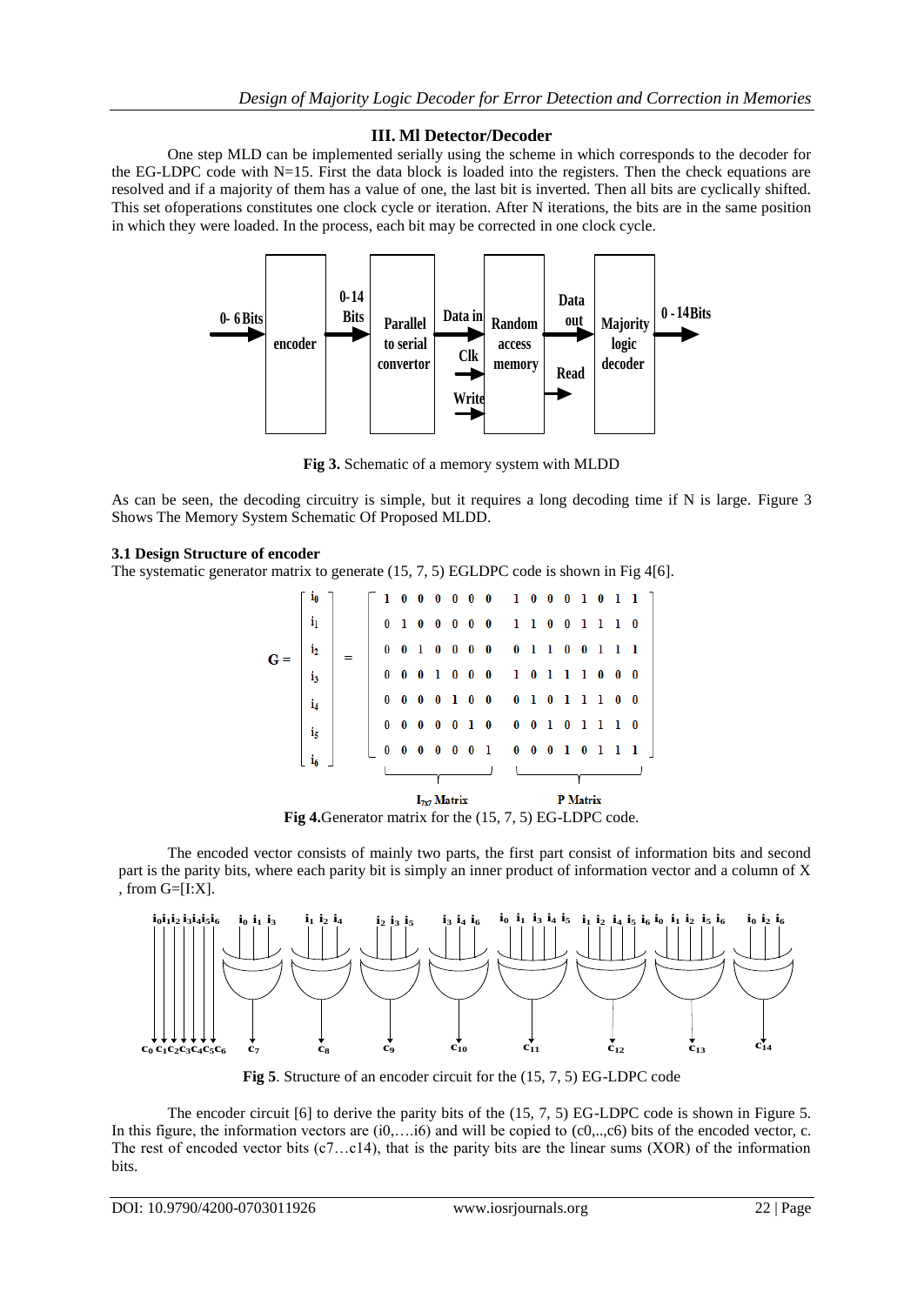#### **IV. Proposed MLDD Structure**

The advantage is that, proposed method stops intermediately in the third clock cycle when there is no error in data read [2] as illustrated in Figure.7, instead of decoding it for the whole codeword size of N. The XOR matrix is evaluated for the first three cycles of the decoding process, and when all the outputs {Oj} are "0,"the codeword is determined to be error-free and forwarded directly to the output. On the other hand, the proposed method would continue the whole decoding process to eliminate the errors [2] if the {Oj} contain at least a "1" in any of the three cycles.



**Fig 6**. Schematic of the proposed MLDD for 15 bit code word.

A detailed schematic of the proposed design for 15 bit code word is shown in Fig 6. The figure shows the basic ML decoder with a 15-tap shift register, an XOR array to calculate the parity check sums and a ML circuit which will decide whether the current bit under decoding is erroneous and the need for its inversion. A detailed flow diagram of MLDD algorithm is shown in fig 7.



**Fig 7**.Flow diagram of the MLDD algorithm.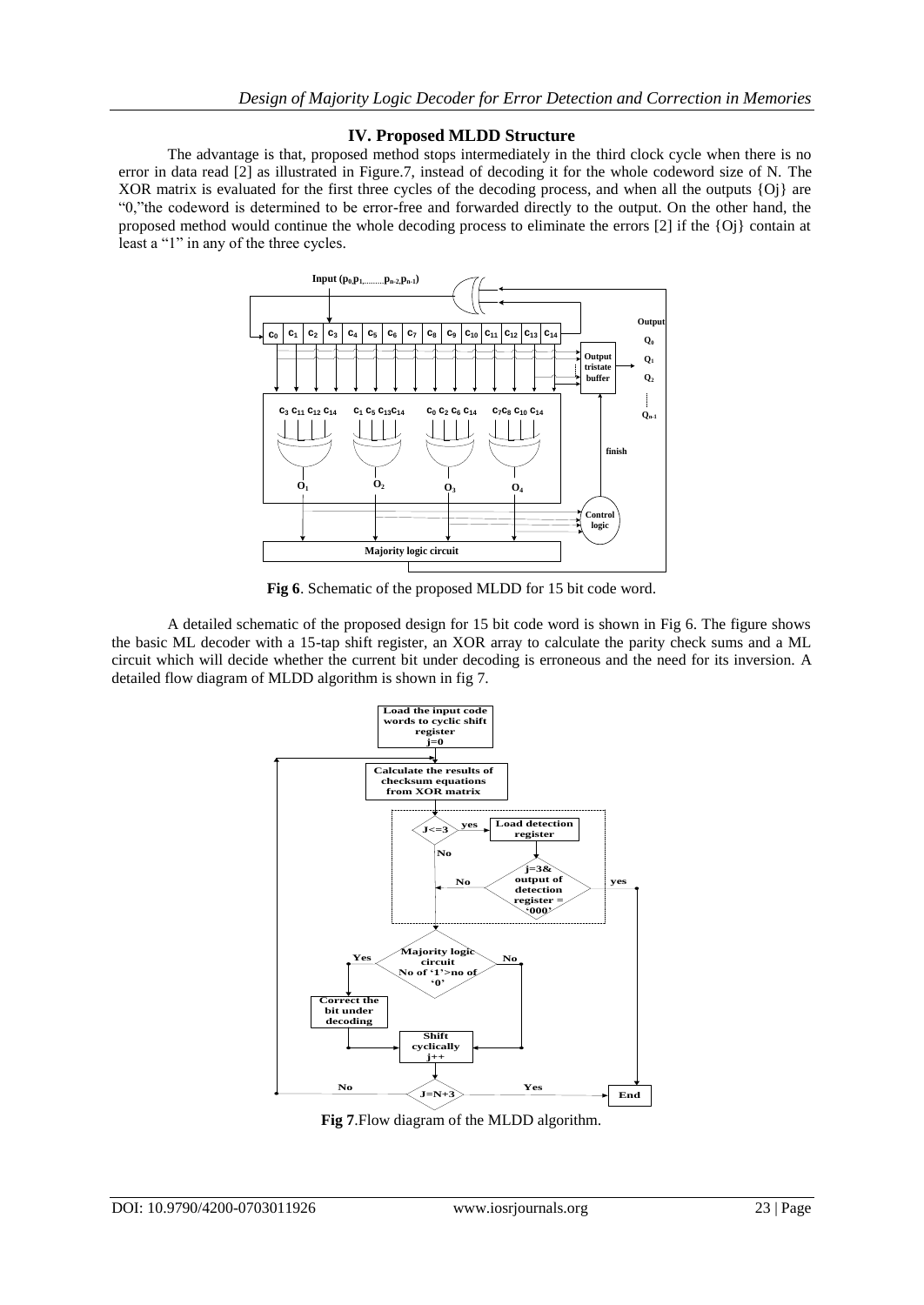The plain ML decoder [2] shown in Figure 1 is also having the same schematic structure up to this stage. The additional hardware [2] planned for fault detection illustrated in Figure 8 those are:

a) The control logic unit and

b) The output tristate buffers.



**Fig.8** Schematic of the control unit.

The control unit generates a finish flag when there is no errors are detected in data read. The output tristate buffers are remains in high impedance state until the control unit sends the finish signal so that the current values are transferred to the output y from the shift register. The control unit shown in fig.8 [2] manages the detection process.

The detection process is controlled by the control unit. For distinguishing the first three iterations of the ML decoding, a counter is used here which counts up to three cycles. The control unit evaluates the output from XOR matrix Oj by giving it as input to the OR 1 gate. This output value is fed to two shift registers which has the results of the previous stages stored in it. The values are shifted accordingly. The third coming input is directly transfered to theOR 2 gate and finally all are evaluated in the third cycle in the OR 2 gate. If the result is "0," a finish signal is send by the finite state machine which indicates that the processed word is error-free. The ML decoding process continues until the end, if the result is "1".

The majority logic gate is implemented by using the conventional majority logic decoding mechanism that is two level logic [6].In case during the memory read access an error is detected, the XOR gate will correct it, by inverting the current bit under decoding.

#### **4.1. Modified MLDD**

This clearly provides a performance improvement respect to the existing MLD. The proposed method mostly would only take three cycles for decoding(five, if we consider the other two for input/output)since most of the words would be error free and would need to perform the whole decoding process only for those words with errors (which should be a minority).



**Fig 9.** (a)Sorting network-four input

```
(b) Schematic of one comparator
```
#### **Results**

In this section the simulations results of the proposed Majority Logic Decoder/Detector (MLDD) shown. **RTL Schematic**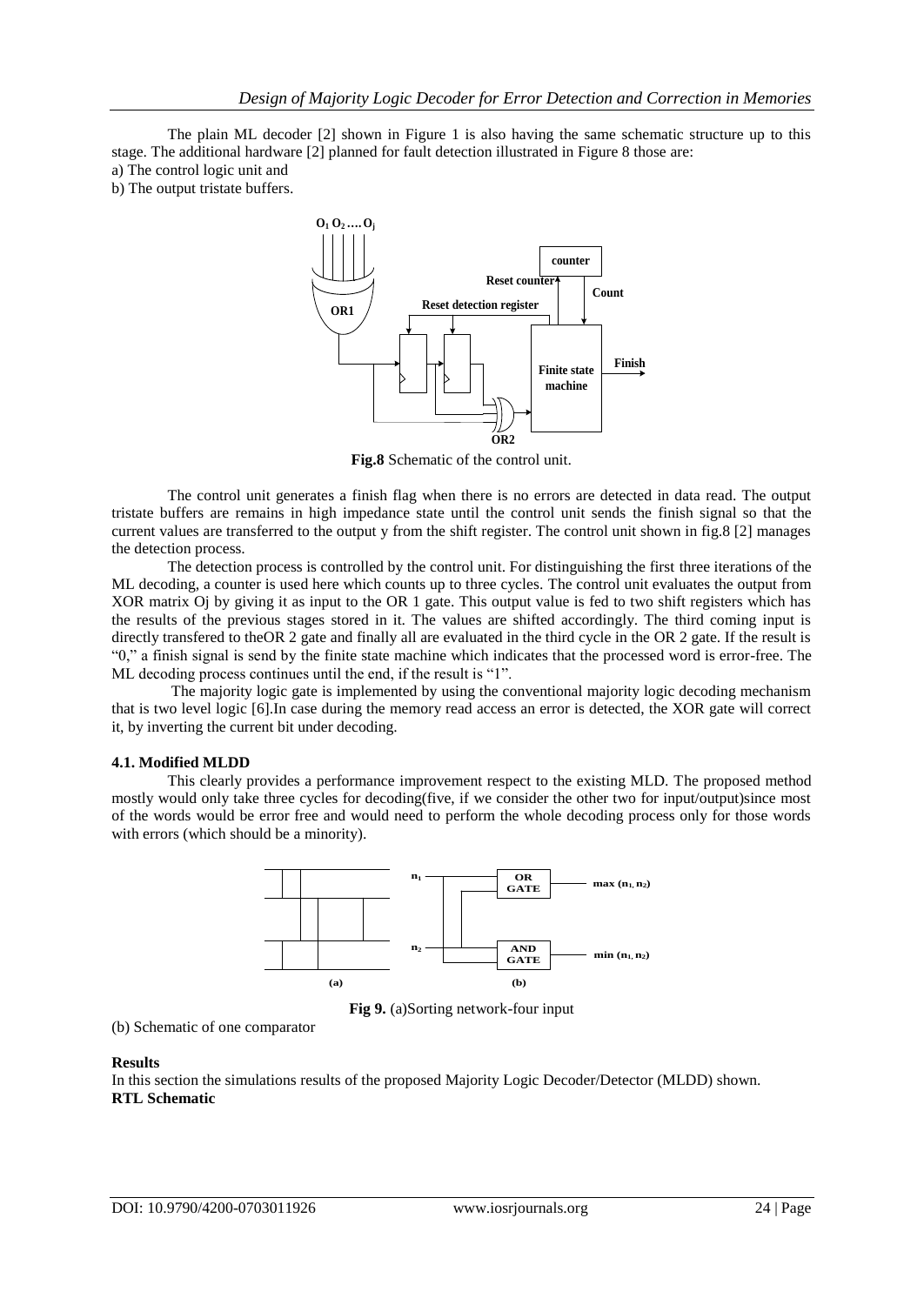

**Fig 10.** RTL schematic of proposed MLDD

The figure shows the Rtl schematic of proposed method.

## **Simulation Results**

The proposed MLDD technique is simulated for error free condition during memory access, and the results are shown below in figure 11.



**Fig 11**.proposed technique MLDD without fault in memory

## **V. Conclusion**

It has found that for error detection and correction (for codeword of 15), when comparing to the existing technique, a speed up of about 1100 ns is obtained when there is no errors in data read access. It's because the fault detection needs only three cycles and after the detection of an error free condition, the codeword is passed to the output without further corrections. This is a great saving of time since most of the situations the memory read access does not make errors.

Therefore there is a considerable reduction in the memory access time. The proposed MLDD have about 4% low power consumption than the existing MLD technique, since the proposed design detects the faults in just three cycles. Therefore a large no. of clock cycles (here 12 clock cycles) are saved and hence considerable reduction in power is achieved. MLDD error detector is designed as it is independent of the code word size and inference about area is that for large values of code word size, the area overhead of the MLDD actually decreases with respect to the plain MLD technique. i.e., for large values of code word size both areas are practically the same. Therefore the proposed MLDD will be an efficient design for fault detection and correction.